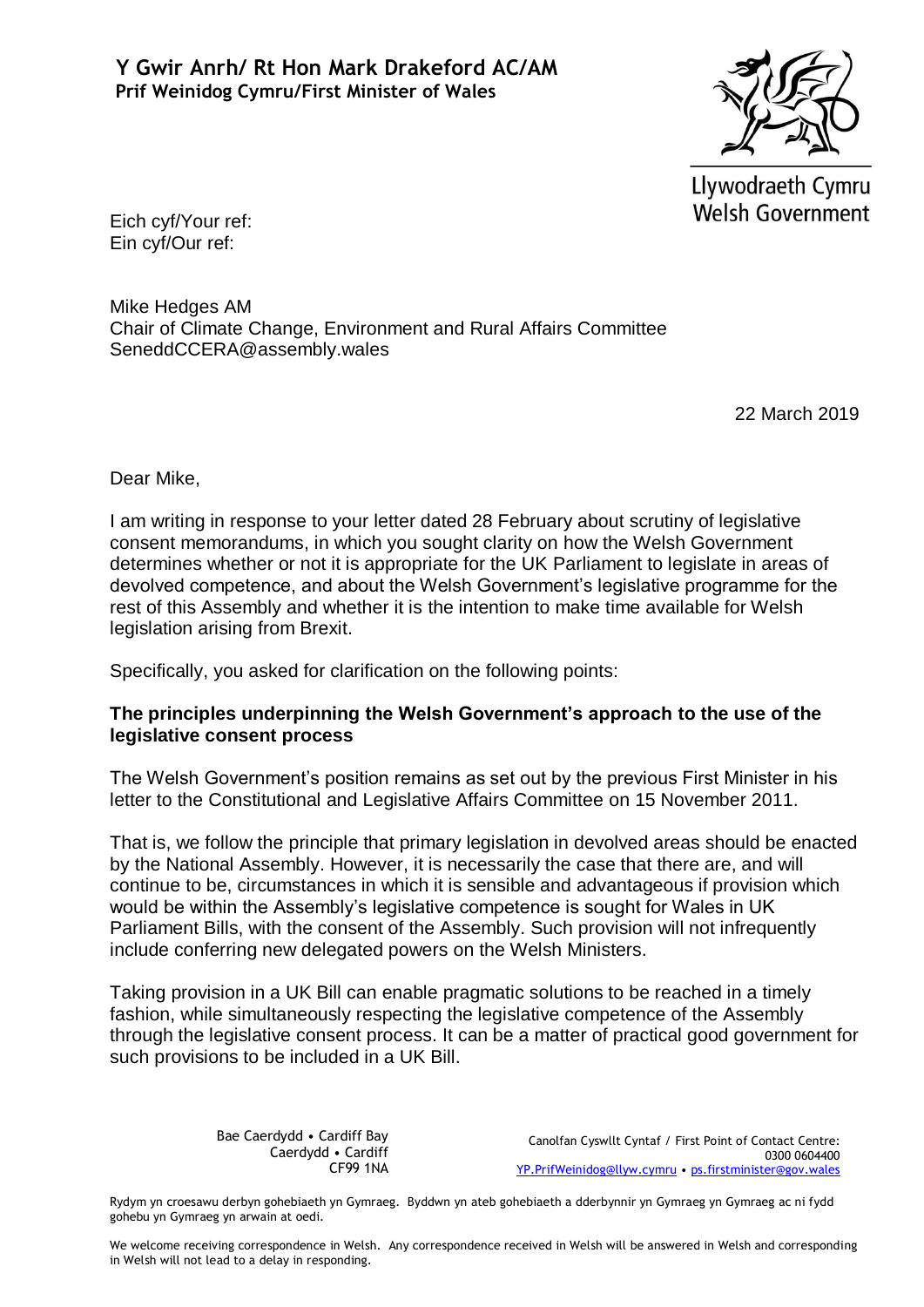Examples of situations where such an approach would be appropriate could include:

 *When the UK Government's legislative proposal would also be appropriate for Welsh circumstances but there is no time available for similar provisions to be brought forward in the Assembly.*

This applies to the Agriculture Bill, which you mentioned in your letter, in that the UK Government's legislative proposal was appropriate and the circumstances deemed it practical to include the provisions to be able to provide certainty to Welsh farmers. Although the provisions in the UK Agriculture Bill would not be required for the 2019 CAP scheme year, depending on the nature of our exit from the European Union, we may face a legislative gap for the 2020 scheme year if legislation is not in place to continue to make Direct Payments. This would mean the Welsh Government would not have the power to support farmers in 2020 and beyond. Given this risk, we deemed it prudent to ensure the required powers are in place in good time, providing much-needed reassurance to Welsh farmers that the necessary law will be in place to enable the Government to continue to support them post-Brexit.

- *Where the interconnected nature of the relevant Welsh and English administrative systems mean that it is most effective and appropriate for provision for both to be taken forward at the same time in the same legislative instrument.*
- *Where the devolved provisions in question are minor or technical and noncontentious.*

This applies to the Animal Welfare (Service Animals) Bill, which you also mentioned in your letter.

- *Where the UK Bill covers both devolved and reserved matters and the UK Parliament route must be taken in order to achieve the policy objective.*
- *Where the legislative competence of the Assembly and/or the powers of the Welsh Ministers would be extended in a way that could not be achieved through an Assembly Act, given the limits on the Assembly's legislative competence.*

This applies to the Fisheries Bill, which you also mentioned in your letter, because it would extend the Assembly's legislative competence on fisheries matters to the Welsh zone beyond Wales.

I concur with the previous First Minister's observation that it would be most unwise for the Welsh Government to adopt a self-denying ordinance in such circumstances. Indeed this applies even more in our current predicament, when Brexit has created an urgency to ensure immediate arrangements are in place while preserving our ability to create new systems in the future.

## **The actions the Welsh Government is planning to take if the UK Agriculture and Fisheries Bills are not passed by the end of March 2019**

In such uncertain times it would have been desirable to be able to provide certainty to stakeholders before the UK leaves the European Union. The delays in the Parliamentary timetable mean it is very unlikely the UK Agriculture Bill will achieve Royal Assent before the end of March 2019. Nonetheless, I expect the necessary powers to be in place before 2020, meaning we are still able to provide Welsh farmers with the reassurance that law will be in place allowing the Government to support them when we leave the European Union.